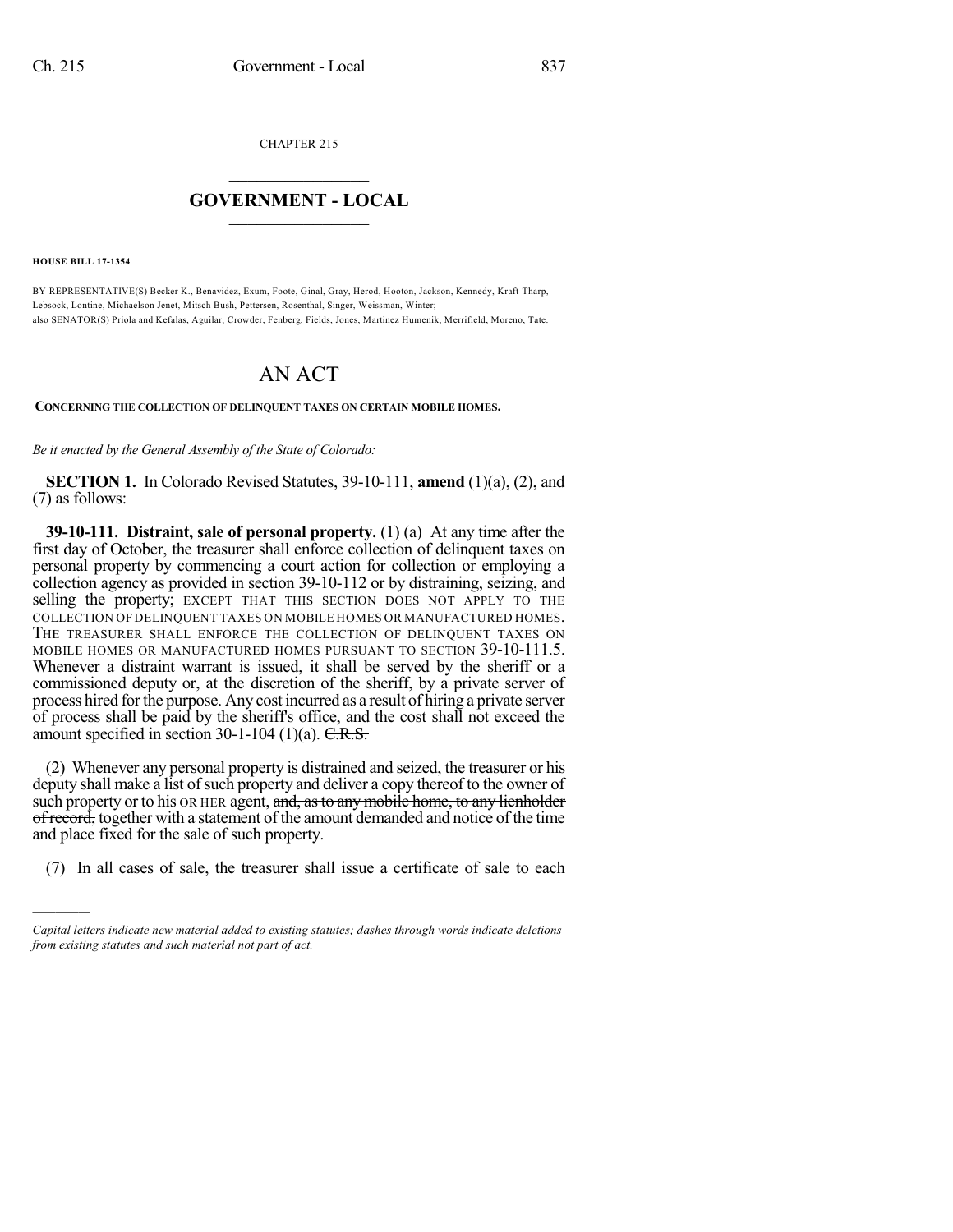838 Government - Local Ch. 215

purchaser, and such certificate shall be prima facie evidence of the right of the treasurer to make such sale and conclusive evidence of the regularity of the proceedings in conducting and making such sale. Except as provided in subsection (10) of this section with respect to mobile homes, The treasurer's certificate shall transfer to the purchaser all right, title, and interest of the owner in and to the property sold.

**SECTION 2.** In Colorado Revised Statutes, **add** 39-10-111.5 as follows:

**39-10-111.5. Distraint - sale - redemption - mobile homes.** (1) THIS SECTION APPLIES TO THE COLLECTION OF DELINQUENT TAXES ON MOBILE HOMES FOR WHICH A CERTIFICATE OF TITLE HAS BEEN ISSUED PURSUANT TO PART 1 OF ARTICLE 29 OF TITLE 38 AND THAT DOES NOT HAVE A CERTIFICATE OF PERMANENT LOCATION PURSUANT TO SECTION 38-29-202.FOR PURPOSES OF THIS SECTION, "MOBILE HOME" INCLUDES A MANUFACTURED HOME.

(2) (a) AT ANY TIME AFTER THE FIRST DAY OF OCTOBER, THE TREASURER MAY ENFORCE COLLECTION OF DELINQUENT TAXES ON MOBILE HOMES BY COMMENCING A COURT ACTION FOR COLLECTION OR EMPLOYING A COLLECTION AGENCY AS PROVIDED IN SECTION 39-10-112 OR BY DISTRAINING, SEIZING, AND SELLING THE MOBILE HOME. WHENEVER A DISTRAINT WARRANT IS ISSUED, IT SHALL BE SERVED BY THE SHERIFF OR A COMMISSIONED DEPUTY OR, AT THE DISCRETION OF THE SHERIFF, BY A PRIVATE SERVER OF PROCESS HIRED FOR THE PURPOSE. ANY COST INCURRED AS A RESULT OF HIRING A PRIVATE SERVER OF PROCESS SHALL BE PAID BY THE SHERIFF'S OFFICE, AND THE COST SHALL NOT EXCEED THE AMOUNT SPECIFIED IN SECTION 30-1-104 (1)(a).

(b) WHEN A MOBILE HOME UPON WHICH A DISTRAINT WARRANT HAS BEEN ISSUED OR WHICH IS SUBJECT TO SUCH WARRANT BY REASON OF DELINQUENCY HAS BEEN REMOVED TO ANOTHER COUNTY IN THE STATE, THE TREASURER OF THE COUNTY LEVYING THE TAX SHALL ISSUE A CERTIFICATE TO THE TREASURER OF THE COUNTY TO WHICH THE MOBILE HOME HAS BEEN REMOVED, RECITING THE AMOUNT OF TAXES AND DELINQUENT INTEREST UNPAID AND A DESCRIPTION OF THE MOBILE HOME TO BE DISTRAINED.

(c) THE TREASURER RECEIVING SUCH CERTIFICATE SHALL PROCEED TO DISTRAIN, SEIZE, AND SELL SUCH MOBILE HOME IN THE SAME MANNER AS IF IT WERE ORIGINALLY TAXED IN HIS OR HER COUNTY AND IF THE TREASURER PROCEEDS, HE OR SHE SHALL REMIT THE NET PROCEEDS, AFTER PAYMENT OF ANY SHERIFF'S FEES AND OTHER COSTS OF SEIZURE AND SALE, TO THE TREASURER WHO CERTIFIED THE DELINQUENCY.

(3) WHENEVER A MOBILE HOME IS DISTRAINED AND SEIZED, THE TREASURER, THE TREASURER'S DEPUTY, OR AN AUTHORIZED AGENT OF THE TREASURER SHALL DELIVER TO THE OWNER OF THE MOBILE HOME OR TO HIS OR HER AGENT, AND TO ANY LIENHOLDER OF RECORD, A STATEMENT OF THE AMOUNT DEMANDED AND NOTICE OF THE TIME AND PLACE FIXED FOR THE SALE OF THE MOBILE HOME.

(4) THE TREASURER, IN HIS OR HER DISCRETION, MAY SELL TAX LIENS ON MOBILE HOMES OR MAY STRIKE OFF TO THE COUNTY THE TAX LIENS BY DECLARING THEM COUNTY-HELD.IF A TAX LIEN ON A MOBILE HOME WILL BE SOLD, THE SALE SHALL BE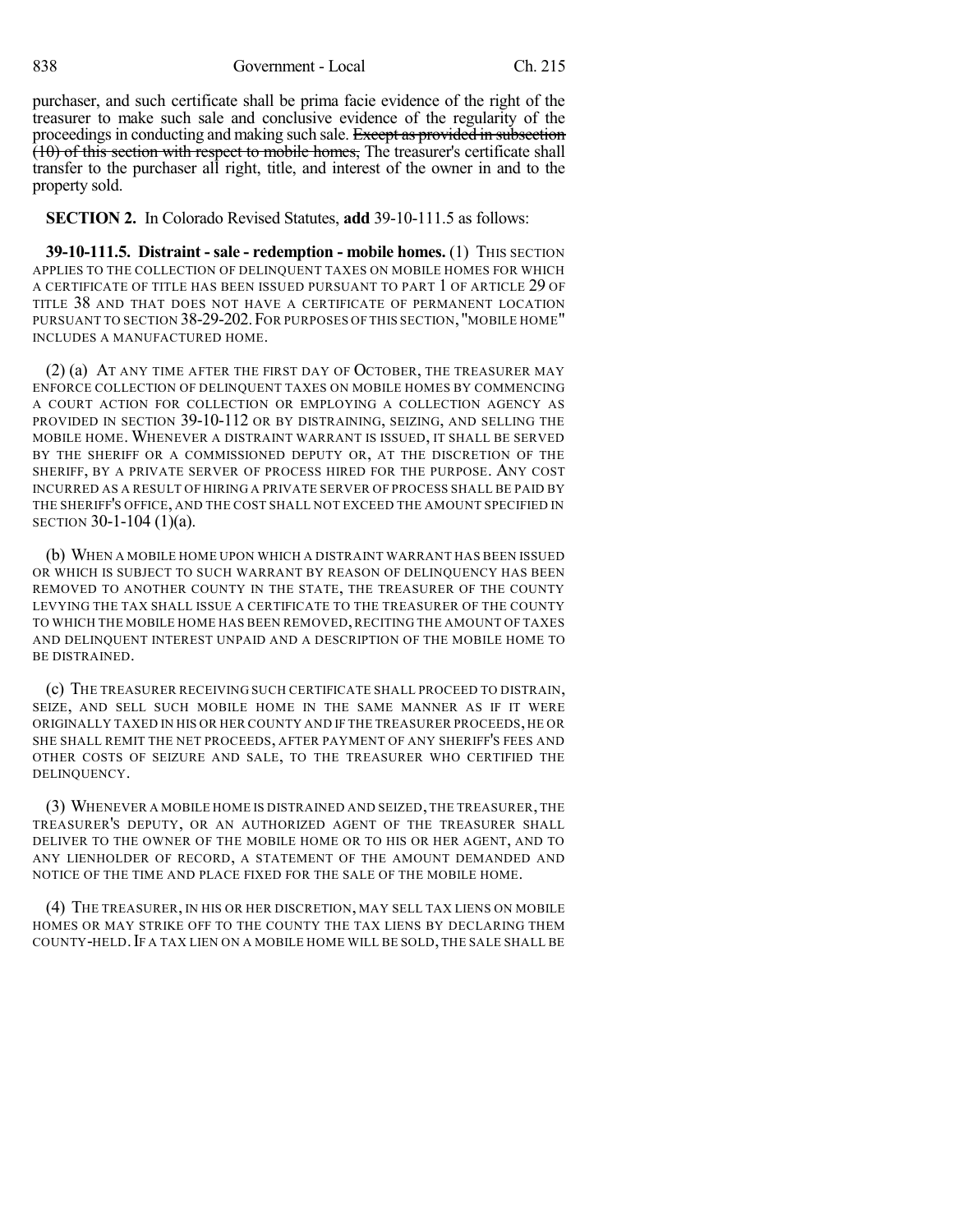IN ACCORDANCE WITH ARTICLE 11 OF THIS TITLE 39.

(5) REDEMPTIONS OF MOBILE HOMES SHALL BE IN ACCORDANCE WITH ARTICLE 12 OF THIS TITLE 39; EXCEPT THAT, AT THE DISCRETION OF THE TREASURER, LIENS ON MOBILE HOMES MAY BE WITHHELD FROM SALES TO INVESTORS.

(6) (a) (I) A MOBILE HOME THAT IS LOCATED ON LEASED LAND OR OTHER LAND NOT OWNED BY THE OWNER OF THE MOBILE HOME, INCLUDING,BUT NOT LIMITED TO, LAND THAT WAS PREVIOUSLY OWNED BY THE OWNER OF THE MOBILE HOME AND THE OWNERSHIP OF WHICH WAS SUBSEQUENTLY ACQUIRED BY FORECLOSURE, AND THAT IS SOLD UNDER THE PROVISIONS OF THIS SECTION MAY BE REDEEMED BY THE OWNER THEREOF WITHIN ONE YEAR AFTER THE DATE OF THE SALE UPON PAYMENT TO THE TREASURER OF THE PROCEEDS OF THE SALE, INTEREST ON SUCH AMOUNT AT THE RATE THAT IS DETERMINED PURSUANT TO SECTION 39-12-103 (3), AND ALL TAXES DUE AND PAYABLE ON THE MOBILE HOME SUBSEQUENT TO THE TAX SALE, EXCEPT AS PROVIDED IN SUBSECTION (7) OF THIS SECTION.

(II) A MOBILE HOME THAT IS LOCATED ON LAND OWNED BY THE OWNER OF A MOBILE HOME AND THAT IS SOLD UNDER THE PROVISIONS OF THIS SECTION MAY BE REDEEMED BY THE OWNER THEREOF WITHIN THREE YEARS AFTER THE DATE OF THE SALE UPON PAYMENT TO THE TREASURER OF THE PROCEEDS OF THE SALE, INTEREST ON SUCH AMOUNT AT THE RATE THAT IS DETERMINED PURSUANT TO SECTION 39-12-103 (3), AND ALL TAXES DUE AND PAYABLE ON THE MOBILE HOME SUBSEQUENT TO THE TAX SALE, EXCEPT AS PROVIDED IN SUBSECTION (7) OF THIS SECTION.

(b) THE TREASURER SHALL RETURN THE PROCEEDS OF THE SALE, INTEREST, AND ALL TAXES DUE AND PAYABLE ON THE MOBILE HOME SUBSEQUENT TO THE TAX SALE TO THE PURCHASER OR LAWFUL HOLDER OF THE CERTIFICATE OF SALE. ON OR BEFORE THIRTY DAYS PRIOR TO THE CLOSE OF THE REDEMPTION PERIOD, THE TREASURER SHALL NOTIFY THE OWNER OF THE MOBILE HOME AND ANY LIENHOLDER OF RECORD IN THE DEPARTMENT OF REVENUE AND SECRETARY OF STATE, BY PERSONAL DELIVERY OR BY CERTIFIED OR REGISTERED MAIL TO HIS OR HER LAST-KNOWN ADDRESS, THAT A TREASURER'S CERTIFICATE OF OWNERSHIP FOR THE MOBILE HOME MAY BE ISSUED TO THE PURCHASER OR LAWFUL HOLDER OF THE CERTIFICATE OF SALE AT THE CLOSE OF THE REDEMPTION PERIOD UNLESS SUCH PAYMENT IS MADE. UPON REDEMPTION, THE TREASURER SHALL NOTIFY THE DEPARTMENT OF REVENUE THAT REDEMPTION HAS BEEN MADE AND THEREAFTER RELEASE THE TAX SALE LIEN FILED AGAINST THE MOBILE HOME.

(c) IF THE OWNER HAS NOT EXERCISED HIS OR HER RIGHT OF REDEMPTION AND AFTER THE CLOSE OF THE REDEMPTION PERIOD,THE PURCHASER OR LAWFUL HOLDER OF THE CERTIFICATE OF SALE MAY APPLY TO THE TREASURER FOR A TREASURER'S CERTIFICATE OF OWNERSHIP FOR THE MOBILE HOME. UPON RECEIPT OF SUCH APPLICATION, THE TREASURER SHALL ISSUE A TREASURER'S CERTIFICATE OF OWNERSHIP TO SUCH PURCHASER OR HOLDER, AND SUCH CERTIFICATE OF OWNERSHIP SHALL TRANSFER TO HIM OR HER ALL RIGHT, TITLE, AND INTEREST IN AND TO THE MOBILE HOME. SUCH CERTIFICATE OF OWNERSHIP SHALL, UPON APPLICATION, ENTITLE THE PURCHASER OR HOLDER THEREOF TO A CERTIFICATE OF TITLE TO BE ISSUED AND FILED PURSUANT TO PART 1 OF ARTICLE 6 OF TITLE 42.